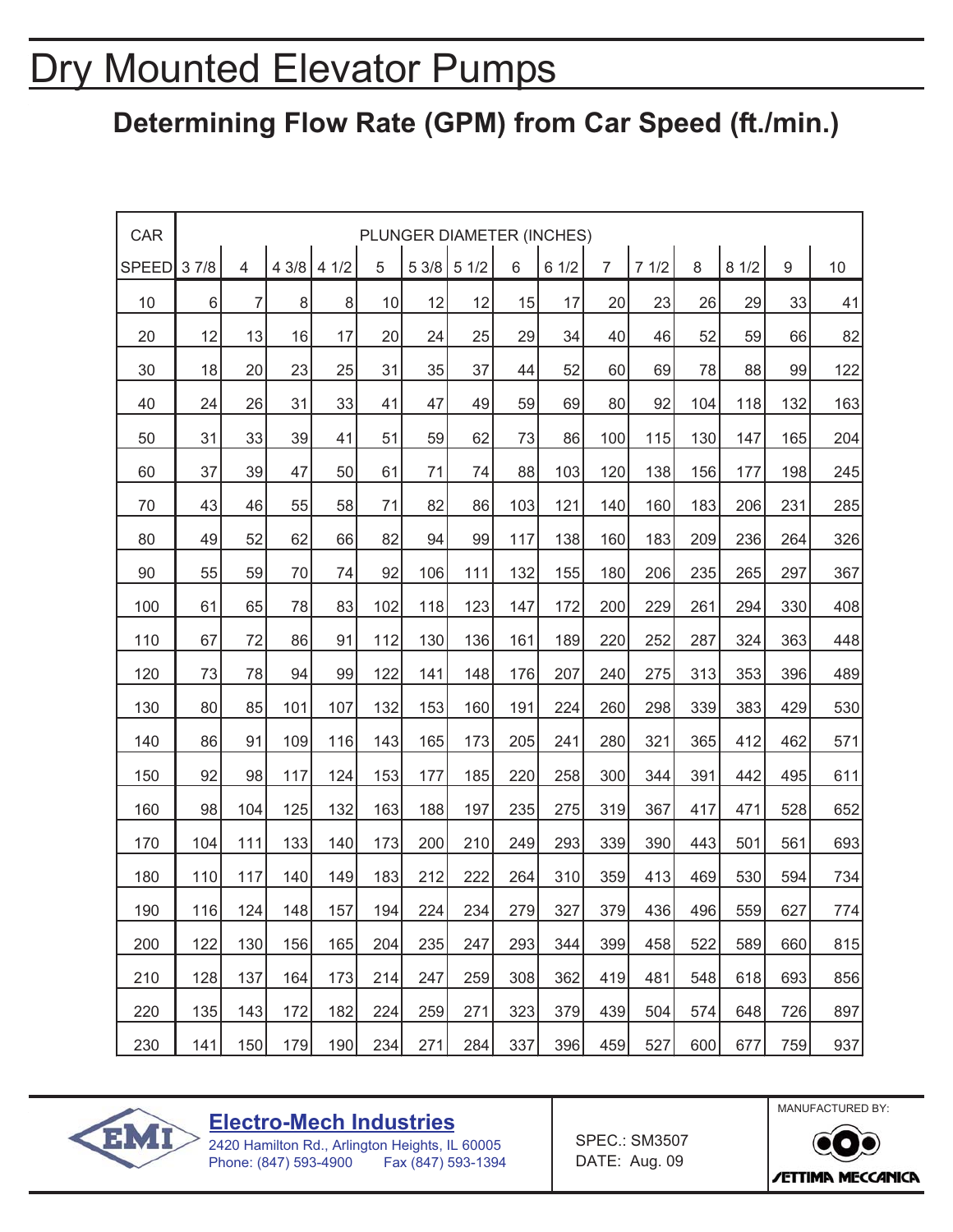# Dry Mounted Elevator Pumps

#### **Horsepower requirements**

|            |                |                |                 |                 | FULL LOAD PRESSURE (PSI) |                 |                 |                 |                 |                 |                 |                 |
|------------|----------------|----------------|-----------------|-----------------|--------------------------|-----------------|-----------------|-----------------|-----------------|-----------------|-----------------|-----------------|
| <b>GPM</b> | 250            | 300            | 350             | 400             | 450                      | 500             | 550             | 600             | 650             | 700             | 750             | 800             |
| 40         | $\overline{8}$ | $\overline{9}$ | $\overline{11}$ | $\overline{12}$ | $\overline{14}$          | $\overline{16}$ | $\overline{17}$ | $\overline{19}$ | $\overline{20}$ | $\overline{22}$ | $\overline{23}$ | $\overline{25}$ |
| 50         | 10             | 12             | 14              | 16              | 18                       | 19              | 21              | 23              | 25              | 27              | 29              | 31              |
| 60         | 12             | 14             | 16              | 19              | 21                       | 23              | 26              | 28              | 30              | 33              | 35              | 37              |
| 70         | 14             | 16             | 19              | 22              | 25                       | 27              | 30              | 33              | 35              | 38              | 41              | 44              |
| 75         | 15             | 18             | 20              | 23              | 26                       | 29              | 32              | 35              | 38              | 41              | 44              | 47              |
| 80         | 16             | 19             | 22              | 25              | 28                       | 31              | 34              | 37              | 40              | 44              | 47              | 50              |
| 90         | 18             | 21             | 25              | 28              | 32                       | 35              | 39              | 42              | 46              | 49              | 53              | 56              |
| 100        | 19             | 23             | 27              | 31              | 35                       | 39              | 43              | 47              | 51              | 54              | 58              | 62              |
| 110        | 21             | 26             | 30              | 34              | 39                       | 43              | 47              | 51              | 56              | 60              | 64              | 68              |
| 120        | 23             | 28             | 33              | 37              | 42                       | 47              | 51              | 56              | 61              | 65              | 70              | 75              |
| 125        | 24             | 29             | 34              | 39              | 44                       | 49              | 53              | 58              | 63              | 68              | 73              | 78              |
| 130        | 25             | 30             | 35              | 40              | 46                       | 51              | 56              | 61              | 66              | 71              | 76              | 81              |
| 140        | 27             | 33             | 38              | 44              | 49                       | 54              | 60              | 65              | 71              | 76              | 82              | 87              |
| 150        | 29             | 35             | 41              | 47              | 53                       | 58              | 64              | 70              | 76              | 82              | 88              | 93              |
| 160        | 31             | 37             | 44              | 50              | 56                       | 62              | 68              | 75              | 81              | 87              | 93              | 100             |
| 170        | 33             | 40             | 46              | 53              | 60                       | 66              | 73              | 79              | 86              | 93              | 99              | 106             |
| 175        | 34             | 41             | 48              | 54              | 61                       | 68              | 75              | 82              | 88              | 95              | 102             | 109             |
| 180        | 35             | 42             | 49              | 56              | 63                       | 70              | 77              | 84              | 91              | 98              | 105             | 112             |
| 190        | 37             | 44             | 52              | 59              | 67                       | 74              | 81              | 89              | 96              | 103             | 111             | 118             |
| 200        | 39             | 47             | 54              | 62              | 70                       | 78              | 86              | 93              | 101             | 109             | 117             | 124             |
| 210        | 41             | 49             | 57              | 65              | 74                       | 82              | 90              | 98              | 106             | 114             | 123             | 131             |
| 220        | 43             | 51             | 60              | 68              | 77                       | 86              | 94              | 103             | 111             | 120             | 128             | 137             |
| 225        | 44             | 53             | 61              | 70              | 79                       | 88              | 96              | 105             | 114             | 123             | 131             | 140             |
| 230        | 45             | 54             | 63              | 72              | 81                       | 89              | 98              | 107             | 116             | 125             | 134             | 143             |
| 240        | 47             | 56             | 65              | 75              | 84                       | 93              | 103             | 112             | 121             | 131             | 140             | 149             |
| 250        | 49             | 58             | 68              | 78              | 88                       | 97              | 107             | 117             | 126             | 136             | 146             | 156             |
| 260        | 51             | 61             | 71              | 81              | 91                       | 101             | 111             | 121             | 131             | 142             | 152             | 162             |
| 270        | 53             | 63             | 74              | 84              | 95                       | 105             | 116             | 126             | 137             | 147             | 158             | 168             |
| 275        | 53             | 64             | 75              | 86              | 96                       | 107             | 118             | 128             | 139             | 150             | 160             | 171             |
| 280        | 54             | 65             | 76              | 87              | 98                       | 109             | 120             | 131             | 142             | 152             | 163             | 174             |
| 290        | 56             | 68             | 79              | 90              | 102                      | 113             | 124             | 135             | 147             | 158             | 169             | 180             |
| 300        | 58             | 70             | 82              | 93              | 105                      | 117             | 128             | 140             | 152             | 163             | 175             | 187             |
| 310        | 60             | 72             | 84              | 96              | 109                      | 121             | 133             | 145             | 157             | 169             | 181             | 193             |
| 320        | 62             | 75             | 87              | 100             | 112                      | 124             | 137             | 149             | 162             | 174             | 187             | 199             |
| 325        | 63             | 76             | 88              | 101             | 114                      | 126             | 139             | 152             | 164             | 177             | 190             | 202             |



**Electro-Mech Industries**

2420 Hamilton Rd., Arlington Heights, IL 60005 Phone: (847) 593-4900 Fax (847) 593-1394 SPEC.: SM3508 DATE: Aug. 09

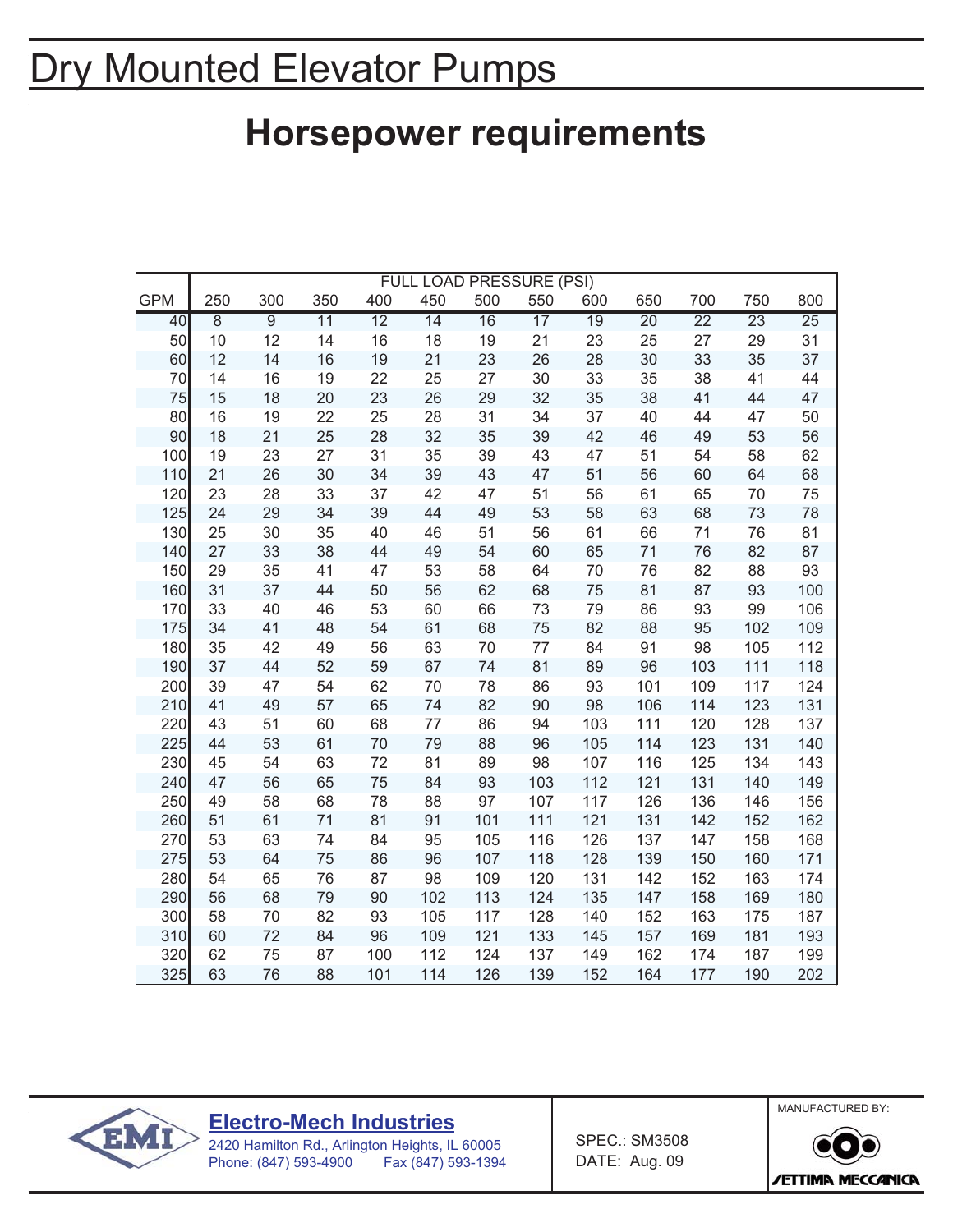# Dry Mounted Pumps

#### Pump Shaft Speed

● Pressure: 400 PSI ● Viscosity: 100 SSU

|                        |    | Flow Rate (GPM) |           |    |    |                     |                     |    |                     |     |                     |           |  |
|------------------------|----|-----------------|-----------|----|----|---------------------|---------------------|----|---------------------|-----|---------------------|-----------|--|
|                        | 30 | 40              | 50        | 60 | 70 | 75                  | 80                  | 90 | 100                 | 110 | 120                 | 130       |  |
| GR 45 SMTU 180L        |    | 1909 2489 3071  |           |    |    |                     |                     |    |                     |     |                     |           |  |
| <b>GR 45 SMTU 210L</b> |    |                 | 2618 3110 |    |    |                     |                     |    |                     |     |                     |           |  |
| <b>GR 55 SMTU 250L</b> |    |                 |           |    |    | 2498 2888 3083 3278 |                     |    |                     |     |                     |           |  |
| <b>GR 55 SMTU 300L</b> |    |                 |           |    |    |                     | 2571 2743 2915 3260 |    |                     |     |                     |           |  |
| <b>GR 55 SMTU 330L</b> |    |                 |           |    |    |                     |                     |    | 2654 2966 3278 3591 |     |                     |           |  |
| <b>GR 55 SMTU 380L</b> |    |                 |           |    |    |                     |                     |    | 2628 2902 3177      |     |                     |           |  |
| GR 60 SMTU 440L        |    |                 |           |    |    |                     |                     |    |                     |     | 2465 2695 2925 3156 |           |  |
| GR 60 SMTU 500L        |    |                 |           |    |    |                     |                     |    |                     |     |                     | 2649 2856 |  |
| GR 70 SMTU 560L        |    |                 |           |    |    |                     |                     |    |                     |     | 2470                | 2662      |  |

|                         |                          | Flow Rate (GPM) |                               |     |     |                |     |     |     |                          |      |     |  |
|-------------------------|--------------------------|-----------------|-------------------------------|-----|-----|----------------|-----|-----|-----|--------------------------|------|-----|--|
|                         | 140                      | 150             | 160                           | 170 | 175 | 180            | 190 | 200 | 210 | -220                     | -225 | 230 |  |
| IGR 70 SMTU 560L        | 2854 3047 3240 3433 3530 |                 |                               |     |     |                |     |     |     |                          |      |     |  |
| IGR 70 SMTU 600L        |                          |                 | 2530 2699 2869 3038 3123 3208 |     |     |                |     |     |     |                          |      |     |  |
| GR 70 SMTU 660L         |                          |                 | 2446 2598 2750 2826 2902 3055 |     |     |                |     |     |     |                          |      |     |  |
| IGR 70 SMTU 800L        |                          |                 |                               |     |     | 2446 2511 2641 |     |     |     |                          |      |     |  |
| <b>GR 80 SMTU 1000L</b> |                          |                 |                               |     |     |                |     |     |     | 2161 2261 2360 2410 2460 |      |     |  |

|                         | Flow Rate (GPM) |  |                     |                          |     |  |  |  |  |  |  |
|-------------------------|-----------------|--|---------------------|--------------------------|-----|--|--|--|--|--|--|
|                         |                 |  | 240 250 260 270 275 |                          | 280 |  |  |  |  |  |  |
| GR 80 SMTU 1000L 2560   |                 |  |                     |                          |     |  |  |  |  |  |  |
| <b>GR 80 SMTU 1200L</b> |                 |  |                     | 2220 2302 2384 2425 2466 |     |  |  |  |  |  |  |

Data is subject to change without notice



**Electro-Mech Industries**

2420 Hamilton Rd., Arlington Heights, IL 60005 Phone: (847) 593-4900 Fax (847) 593-1394 SPEC.: SM3509 DATE: Aug. 09